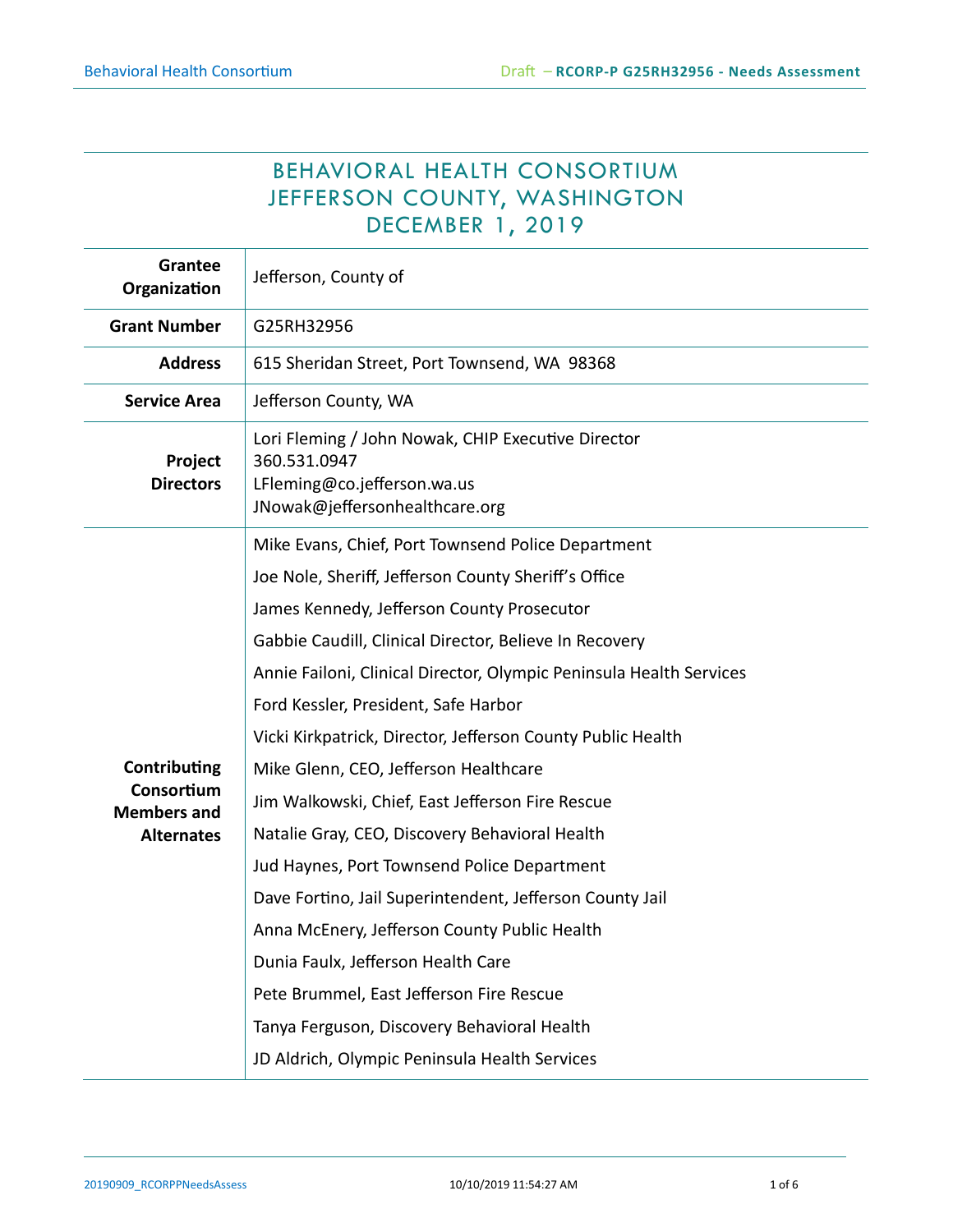| Contributing<br>Consortium<br>Ad hoc<br><b>Committee</b><br><b>Members</b> | Patrick Johnson, NAMI                            |
|----------------------------------------------------------------------------|--------------------------------------------------|
|                                                                            | Matt Ready, Jefferson Healthcare Board           |
|                                                                            | ??, Jefferson Healthcare Provider                |
|                                                                            | Micah Knox, Faith-based Community                |
|                                                                            | Brian Richardson, Dove House / Recovery Café     |
|                                                                            | David Faber, Port Townsend City Council          |
|                                                                            | Greg Brotherton, County Commissioner             |
|                                                                            | Jean Scarboro, Jumping Mouse                     |
|                                                                            | Jolene Kron, BH-ASO Representative               |
|                                                                            | ?? Recovery Community                            |
|                                                                            | Lisa Rey Thomas, Regional Opioid Landscape       |
|                                                                            | Jill Landes, Former Judge for Therapeutic Courts |
| Grant<br>Coordinator                                                       | Bernadette Smyth                                 |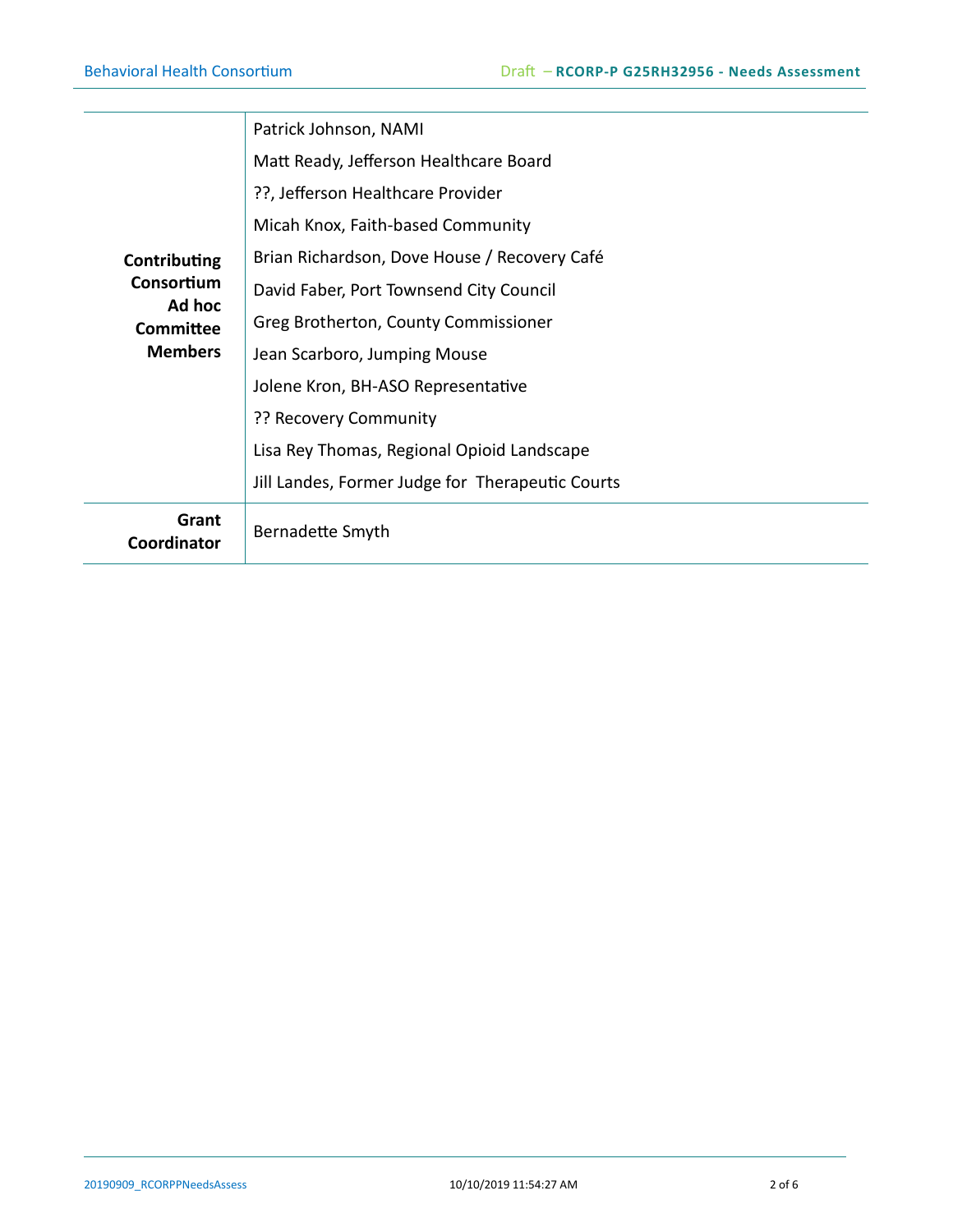## NEEDS ASSESSMENT AND PRIORITY SETTING

#### **A. Introduction/Background Information**

Include a summary of the geographical areas addressed in this needs assessment, including community culture and history.

Data to be pulled from the NEW CHA

## **B. Vision/Mission/Planning Values**

Example of your values may include transparency, community input, equity, and data-informed processes.

Mission Statement – JN will generate a values statement

## **C. Needs Assessment Methodologies**

Include strategies for collection and use of quantitative and qualitative data.

CHA data

Data from HFPD-led work with BHC Data Collection group,

Data from Gap Analysis tool using best-practices approach to implementation of CDC evidenced-based practices as a standard against which to measure Jefferson County.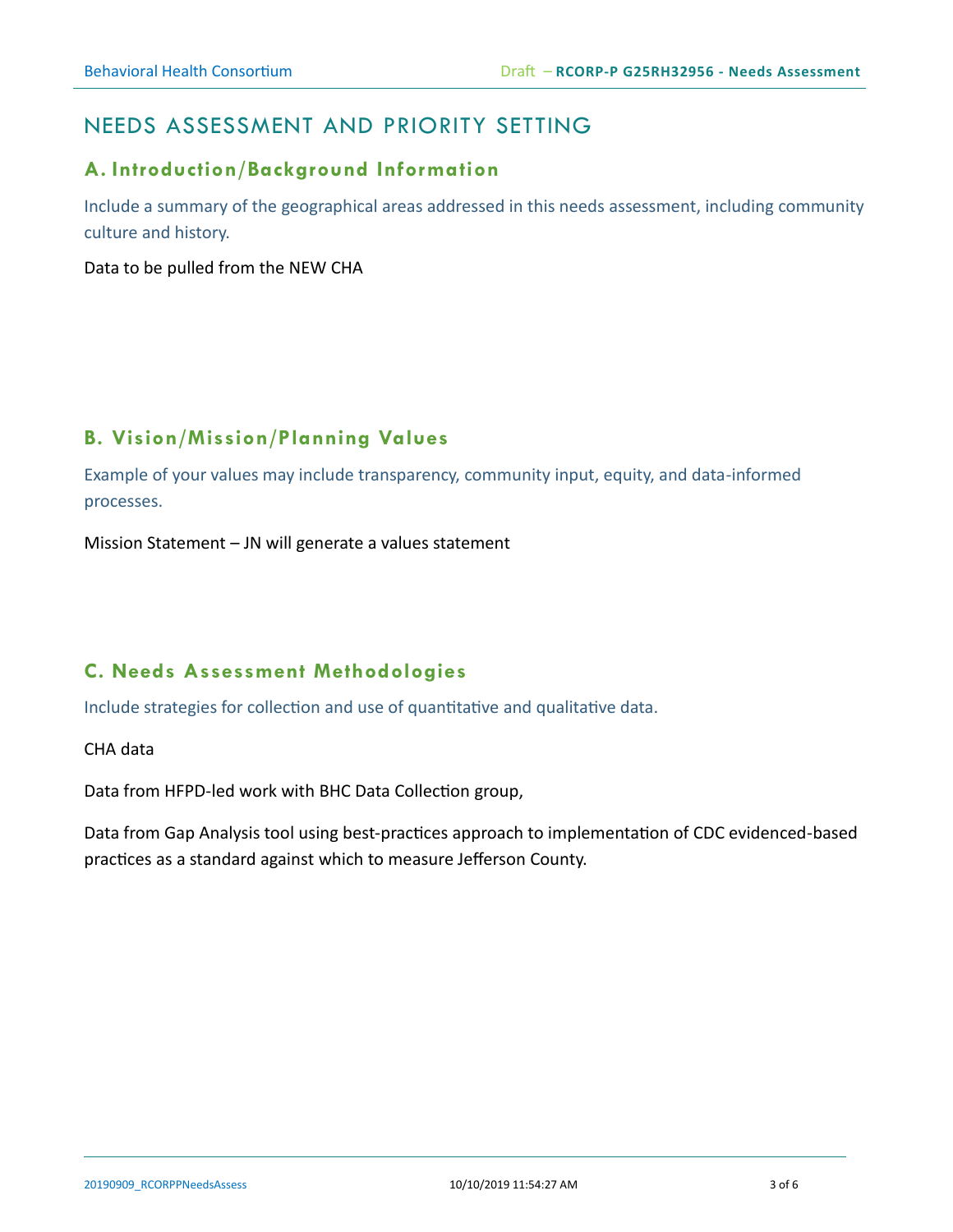#### **D. Overview of Results/Findings**

1. Assess findings for populations of focus, including a summary of quantitative and qualitative data from the perspective of prevention, treatment, and/or recovery. Identify prevalence and severity of needs, as well as impact on and demand for services. Summarize relevant context and conditions affecting populations of focus.

CHA – treatment & recovery – social determinants

Data Group – Local law enforcement/EMS to get opioid prevalence data.

2. Assess findings for service systems, including summary of existing efforts for prevention, treatment, and recovery; availability and access to care; assets and opportunities; and gaps and constraints. Estimate prevalence of and demand for OUD services. Identify existing and possible federal, state, and local resources that can be leveraged.

Include upstream youth prevention and CHA work – extracted by lots of publicly held data F

highlight high Needle exchanges represents big need,

(but we have ?>100 people in treatment? Get OPHS – Hospital – DBH –.data)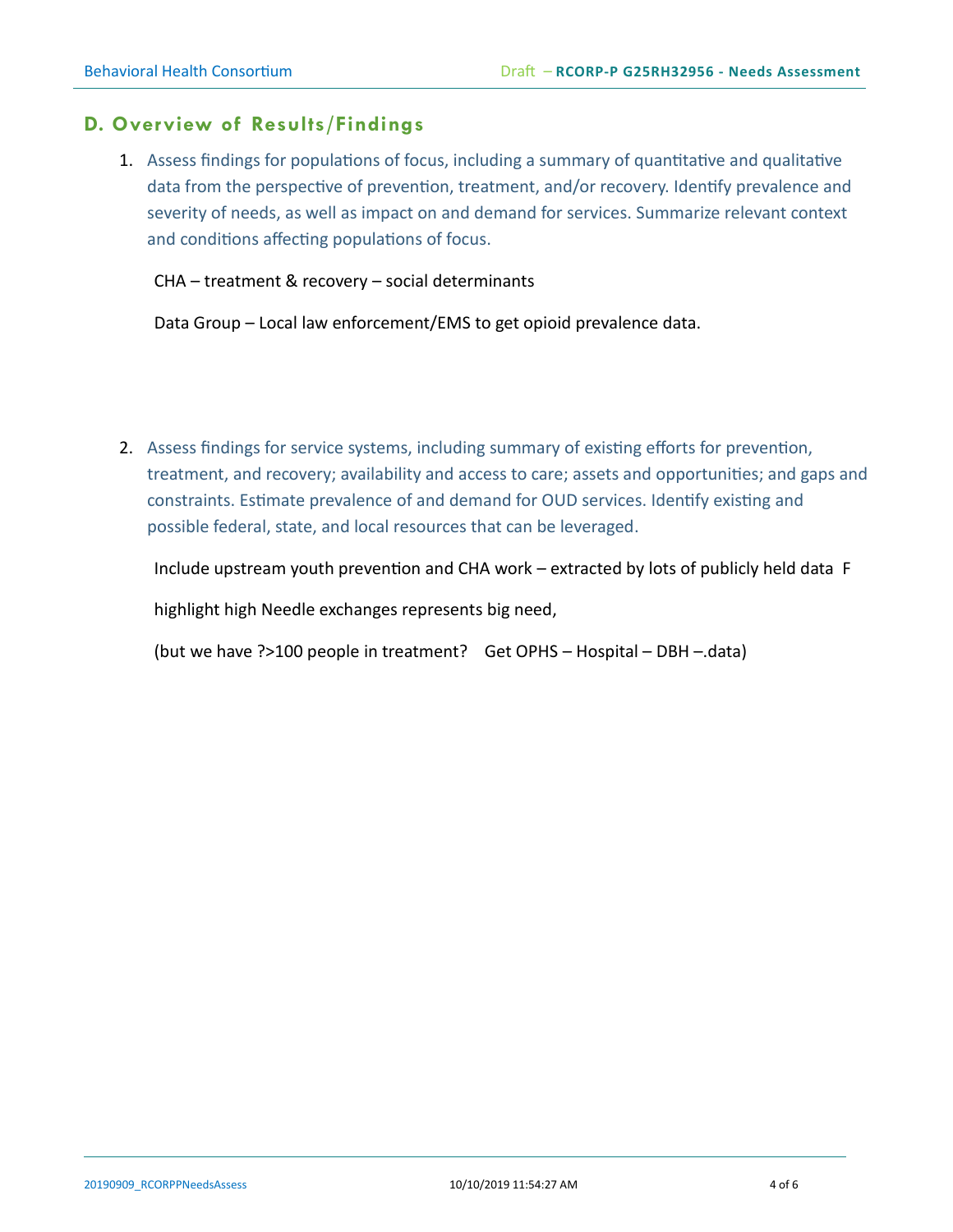#### **D. Overview of Results/Findings – cont'd**

3. Assess findings for workforce, including assessment of available relevant workforce, areas of workforce shortage, necessary competencies to provide OUD services, estimated service demands, and gaps in the workforce. Identify proposed EBPs and necessary capacity building. Identify resources that can support ongoing workforce development.

First Work with Gabbie, Ford, Annie, etc to clarify CURRENT workforce landscape as outlined above

Then: Develop /Narrate a plan for what our solution is to solve the BH Service Access challenge, then address what the appropriate workforce is for that solution …

Then narrate how we will address the demands and gaps in the workforce etc.

4. Priority setting will inform the strategic plan. Describe the strategy for building concurrence within the consortium and among stakeholders for setting priorities. Describe priority needs, issues, feasibility, and possible strategies to address these priorities.

After options have been developed for CSC – a facilitator well-versed in LEAN techniques will lead in prioritization exercise. Concurrent work with CHA will inform that prioritization as well.